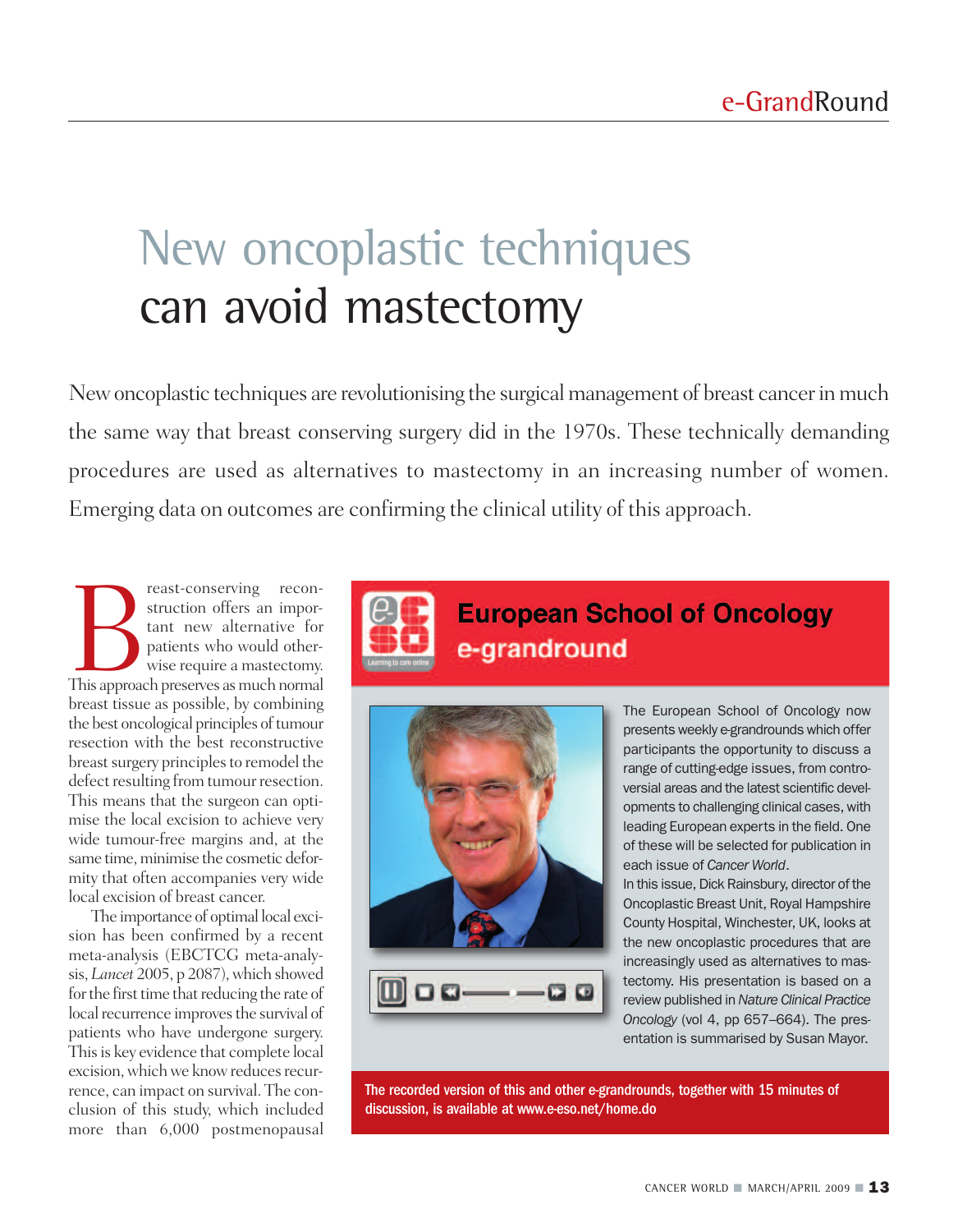women from more than 70 randomised controlled trials, was that one breast cancer death could be avoided for every four local recurrences avoided over a 15-year period.Thus, it has been demonstrated that the quality of local surgery during breast-conserving procedures not only affects local recurrence but can also improve patient survival.

Unfortunately, there is a clash of interests in achieving optimal local excision. Werner Audretsch from Düsseldorf was the first to point this out, in his so-called 'oncoplastic scissors'(see figure below). If you increase the margins of excision you reduce the chances of there being residual disease after local excision; however, the further you move down the blades of the scissors from the hinges, the greater the chances of there being a poor cosmetic outcome.As you move towards the tips of these scissors, the greater the need for oncoplastic techniques to prevent a poor cosmetic outcome.

#### BALANCING RISK OF RESIDUAL DISEASE AGAINST COSMETIC RESULT

This 'clash of interests' can lead to catastrophic cosmetic results. The patient in the figure *top right* hadmajor volume loss in the upper inner quadrant of her right breast, and this led to a very poor cosmetic outcome. At least two-thirds of the breast is entirely normal, with normal sensa-



The clash of interests in achieving optimal local excision

tion, shape, movement, and blood supply. Most surgeons faced with this kind of resection would advise the patient to have a mastectomy, but in doing so they throwaway the approximately two-thirds of normal breast tissue.

The patient in the figure below has had an extensive excision of the lower quadrant of her right breast, which has produced an unacceptable cosmetic result – a socalled 'bird's beak'deformity. Two-thirds of her breast remains normal, yet routine surgical practicewould be to advise people like this to have a mastectomy.

At the moment we tend to think that there are only two options: breast conserving surgery or mastectomy. But these procedures offer a new third option, which

combines the advantages of breast conservation and mastectomy, in that they achieve a verywide local excision. Early data suggest that the rates of local recurrence and local control are equivalent to mastectomy.

Breast-conserving reconstruction can resolve the 'clash of interests'. The techniques are hybrid procedures, which

require the simultaneous deployment of the skills of an oncological and reconstructive surgeon in one procedure. The conventional techniques of breast resection and breast reconstruction are adapted to design and repair the defects – often very major – which are caused by this type of surgery, but without the cosmetic penalties discussed previously.

The key principles of this approach include wide local





excision with wider margins than are usually achieved with breast-conserving surgery, lumpectomy orwide local excision, by immediately reconstructing the resection defect in a number of different ways. This leads to conservation of the normal breast tissue, which would normally be discarded, which can itself be of great benefit to the patient in the future. The natural breast tissue will feel normal and move normally. It avoids total mastectomy and more major breast reconstructive surgery and implantrelated problems. These techniques essentially use well-established methods of breast-reconstruction surgery that have been tried and tested in different clinical situations.

#### SELECTION OF PATIENTS AND TUMOURS

The leading indication for breastconserving reconstruction relates to the volume that needs to be resected to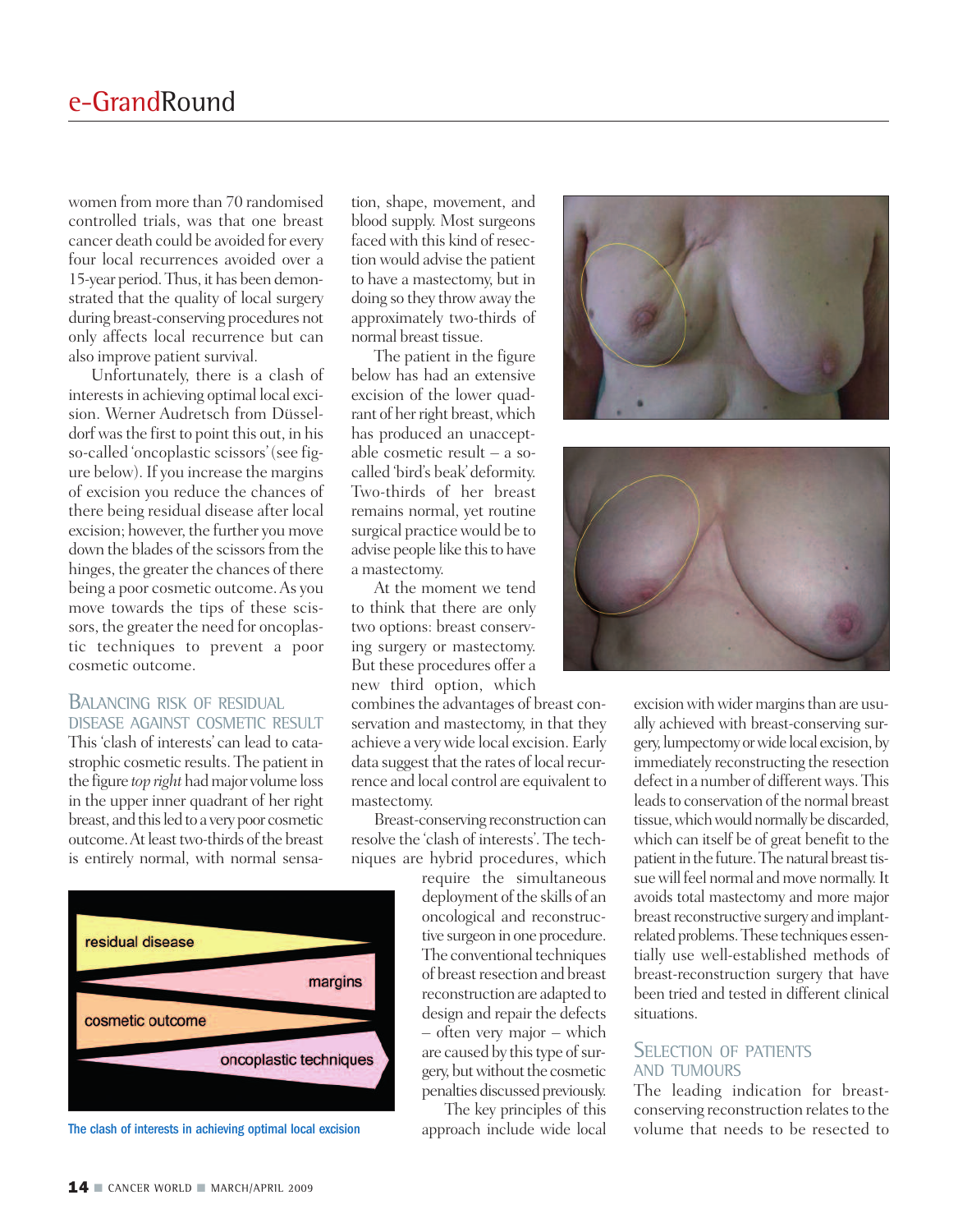achieve a clear margin, because the fundamental principle of this type of surgery is that oncological principles must not be compromised. Referring back to the rationale set out earlier, this means breast-conserving reconstruction is indicated in patientswho require 20%–50% volume loss to achieve a clear margin.

By definition, a partial mastectomy is indicated only for disease limited to a particular segment of the breast. However, the tumour can be in any location and it may be *in situ* or invasive. Breastconserving reconstruction is particularly useful in patients who are very averse to having a mastectomy.

It is beginning to emerge that these procedures may also be useful in patients who would normally require radiotherapy after a full mastectomy, because there are quite a lot of data to suggest that the cosmetic outcome of irradiating fully reconstructed breasts is not good. As this applies to up to 25%–28% of patients, this is quite a large number. About 50% of them will have a poor or bad cosmetic outcome as a result of radiotherapy. Breast conserving reconstruction preserves most of the normal breast tissue, which generally appears to respond well to radiotherapy.

The leading cause of cosmetic failure in breast-conserving surgery is volume loss.Cochrane (2003), Bulstrode (2001) and others have shown that resection of more than 20% of the breast volume increases the chances of a bad cosmetic outcome. This is particularly true when resecting tumours in the medial half of the breast.Breast conserving reconstruction can help to overcome this problem and may be used to reconstruct defectswhen removing half, or even more than half, of the breast. In cases requiring removal of more than that, a full mastectomy with reconstruction can produce outstandingly good cosmetic results.

Most of the data that have been published on this show that the quadrants most atrisk of cosmetic failure are in the upper, central and upper inner quadrant of the breast, which is obviously much more visible to the outside world, and also in the lower pole of the breast and in the centre part of the breast. Volume loss in the upper outer quadrant of the breast is not quite so much of a problem.

#### WHAT ARE THE CONTRAINDICATIONS?

Adefinite contraindication is locally advanced or T4

tumours. Patients with multifocal disease require, by definition, a total mastectomy. Significant comorbidity is also an important issue, because these are not minor surgical procedures; they may require two to four hours of surgery. Patients with significant comorbidity may suffer a higher rate of complications after surgery. Comorbidity is an important point because breast cancer is more common as people get older.However, there are other benefits of breastconserving reconstruction.Womenwith very heavy, ptotic breasts do not withstand radiotherapy very well. However, breast-conserving surgerywhich reduces the volume of the breast will make it easier to plan and deliver radiotherapy as part of adjuvant treatment, and may benefit the patient physically by giving her a lighter breast.

The balance between the physical and oncological benefit to the patient and the risk of the procedure is the key measure that the surgeon and the multidisciplinary teammustweigh up before advising the patient and informing them of their choices.

There are also some special contraindications.If you are using a latissimus dorsi flap to reconstruct the defect, then an ipsilateral thoracotomy may have divided the muscle and made it unsuit-



Volume loss is the leading cause of a poor cosmetic outcome *Source:* Bulstrode et al. *Breast* 10:117; Cochrane et al. *BJS* 90:1505

able for reconstruction. Previous radiotherapy may affect the vascularity of flaps, increasing the risk of flap necrosis and infection after surgery.

### BRCA-ASSOCIATED CANCERS

Patients with the BRCA genes are a special group,which seemsto be increasing in size in clinical practice. Evidence is still being gathered, but these patients may not be best served by breast-conserving surgery because thewhole breast is at risk, as well as the other breast. Manywould consider counselling these patients about bilateral skin-conserving mastectomy rather than one-sided breast-conserving surgery.

#### TECHNIQUES CURRENTLY USED FOR BREAST-CONSERVING **RECONSTRUCTION**

There are two fundamentally different types of approach to breast-conserving reconstruction: volume displacement techniques and volume replacement techniques.

In volume displacement techniques, the resection defect is reconstructed from 'pedicles' that are raised within the breast tissue itself. These 'pedicles' or parenchymal flaps, are moved into the gaps left behind after resection. As a result, there is a *(cont. page 18)* **▼ ▼**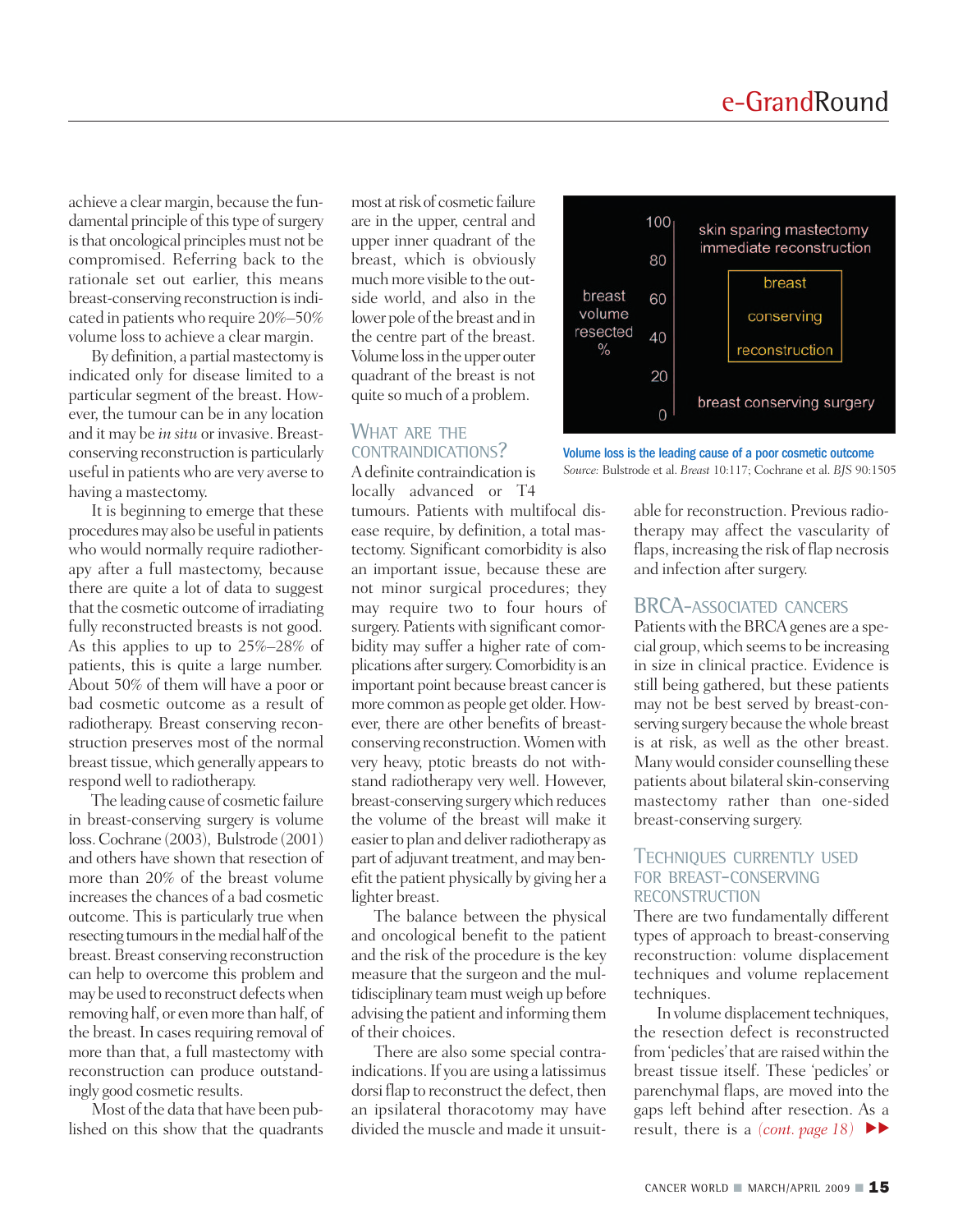## **Volume displacement techniques**

**Superior pedicle for lower pole tumour** The strip of images below illustrates a superior pedicle technique for a lower pole tumour, and is taken from Benelli (*Aesth Plast Surg* 14:99). This technique was popularised by Krishna Clough in

Paris (*PRS* 96:363). *Figure a* shows a patient with a lower pole tumour in her left breast, showing the preoperative markup. The next figure (*b*) shows the inferior mammary incision through which the lower pole of the breast containing the tumour (shown just above the incision) is mobilised. *Figure c* is a diagrammatic representation of the mobilisation of the nipple areolar complex of the superior pedicle.



*Source of figures: Krishna Clough*



**Round block for upper pole tumour** The round block approach is a modification

of the Benelli (1990) round block reduction mammoplasty. This operation is performed using a peri-areolar incision (*figure a*). The skin and subcutaneous fat are separated from the underlying tumour-bearing quadrant through the incision (*figure b*), to enable clear access to the tumour lying under the skin envelope. *Figure c* shows

that the tumour and its tumour-bearing quadrant have been resected, and the lateral and medial pillars are then mobilised and recruited into the resection defect. In *figure d*, the peri-areolar incision has been closed around the nipple areolar complex, leaving just a peri-areolar scar on the breast.A mirror-image procedure has been carried out for symmetry.





*Source of figures: Krishna Clough*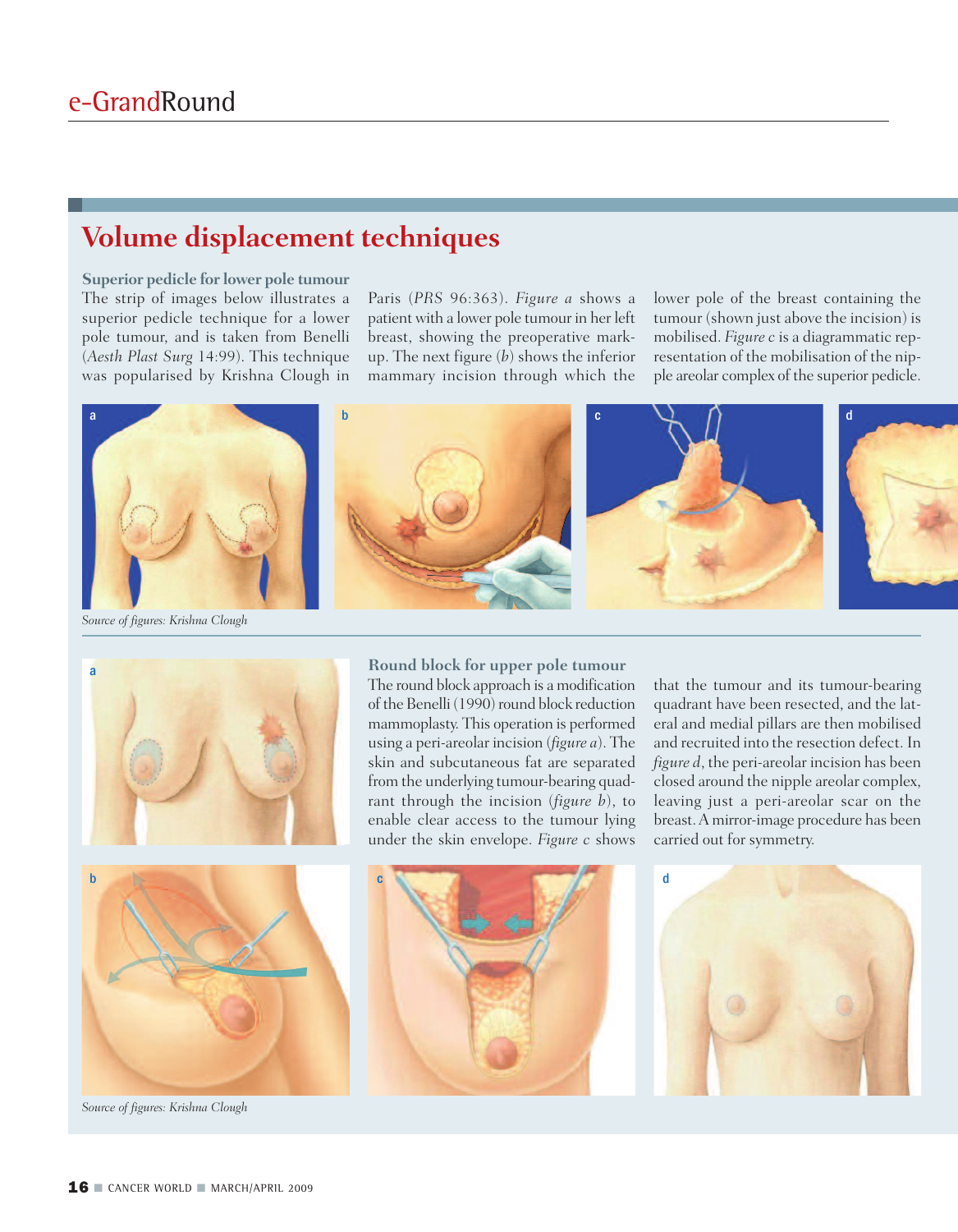*Figure d* illustrates the tumour contained in the tissue, with a wide margin of excision, which would normally be discarded during a superior pedicle breast reduction technique. The surgeon will then mobilise the lateral and medial parenchymal flaps, and recruit them to reconstruct the resection defect in the lower pole of the breast (*figure e*). The skin flaps are then opposed and the nipple areolar

complex is displaced into the new site (*figure f*) before the breast is closed. Finally, a contralateral mirror-image reduction mammoplasty is performed to achieve symmetry (*figure g*).



**Inferior pedicle for upper pole tumour** These figures show a patient who had a phyllodes tumour in the upper pole of the breast. This a difficult area in which to carry out a wide local incision without causing very significant cosmetic deformity. *Figure a* shows the preoperative mark-up, looking from the foot of the patient up towards the inferior pole of the breast. In the next figure (*b*), the inferior pedicle has been de-epithelised and displaced, with the surgeon going up to resect the tumour in the upper part of the operative field. *Figure c* showsthe resection specimen that has been removed from the patient, with the marker sutures shown on the upper part of the specimen, so that the pathologist can orientate the margins. A contralateral procedure was performed at the same time to achieve symmetry in the operative procedure (*figure d*). *Figure e* shows the patient six months later, demonstrating a reasonable cosmetic result.

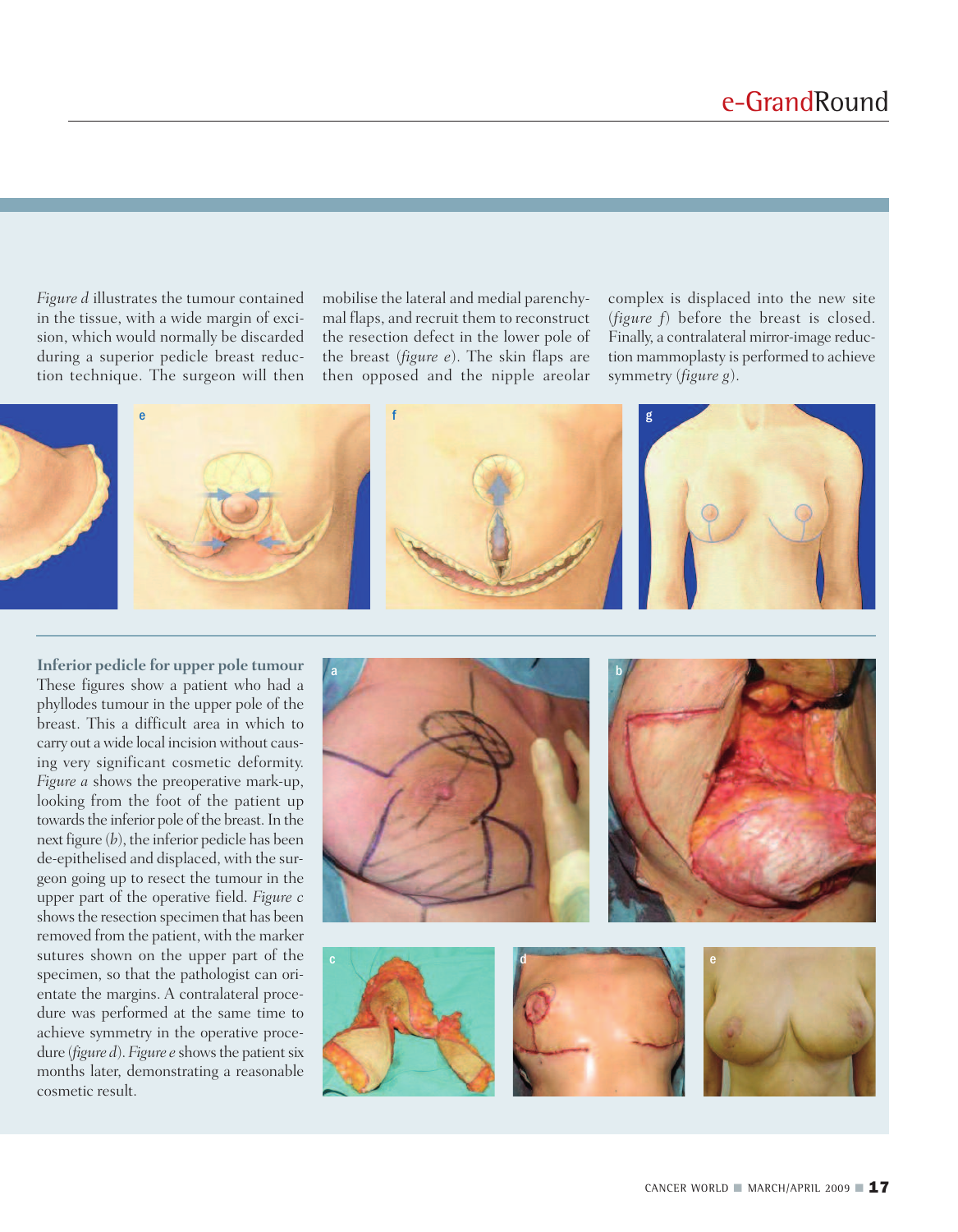net loss in volume of the breast so, although the shape of the breast is good, the volume of the affected breast is less than the other side. Because of that, it is common to carry out a mirror-image procedure to match the breasts.

In volume replacement techniques, the defect caused by the tumour resection is reconstructed, usually with autologous tissue from outside the breast, so you are importing volume into that defect, which is moved and sutured into the gap. The big difference here is that the volume of the breast is much the same as before surgery, and sometimes a little greater. Because of this, there is no need for a contralateral procedure to achieve symmetry.

#### WHICH DO YOU CHOOSE?

In broad terms, volume displacement techniques are most suitable for those patients with medium to large, heavy, ptotic breasts,who can afford to lose volume from the breast. They may benefit physically fromloss of volume.Itmay also facilitate postoperative radiotherapy.

Volume replacement may be more suitable for patients who have small- to medium-sized breastswho cannot afford to lose volume or who may not want to. It is also suitable inwomenwhowish to stay the same size and shape and those who do not want an operation on the other breast to achieve symmetry.



Factors influencing choice of procedure

# **Volume replacement techniques**

There are two main volume replacement techniques. The first uses a myocutaneous latissimus dorsi (LD) miniflap, although the flaps may not be that 'mini' in some patients. The second uses a myosubcutaneous LD flap. These techniques have been around for a long time, andwere first described by Pearl and his colleagues in Stanford (1985). They were popularised by Werner Audretsch in Düsseldorf (1998), and he has been the main driver in the development of these techniques in clinical practice.

#### **Myocutaneous LD miniflap**

These techniques are used, largely, to reconstruct defects in the central and lower pole of the breast.They are carried out using amyocutaneous flap (*figure a*), which carries a skin island that can replace the skin that has been resected over the tumour. If this is in the middle of the breast, then it may be the skin of the nipple areolar complex.*Figure b* showsthe flap lying in the breast,with the breast being reconstructed. These techniques are not generally used to reconstruct defects in the upper pole of the breast, because the skin colour may differ.

*Figure c* shows a patient with a very bulky 3.8cmtumourin the central part of her breast. It was a high-grade, 7.5 cm, intraduct carcinoma with ductal invasive components, which turned out to be node positive. The patient did not want to have a mastectomy. Instead, she underwent a central resection of the tumour. *Figure d* shows the tumour specimen, which weighed 280 g and was 9 cm in diameter. This left a very large resection defect in the central part of the breast (*figure e*), but the breast tissue around it was normal, both oncologically and physically.

#### **Myosubcutaneous LD flap**

The other type of volume replacement surgery is with a myosubcutaneous latissimus dorsi flap. This is a myonic flap which does not have any skin on it (*figure a*). This was first described in Japan by Noguchi and colleagues (1990), and popularised by our group (Rainsbury et al. 1994). The difference between this and the above technique is that the whole operation can be performed through a single incision laterally  $(figure b)$  – tumour resection, flap harvest, axil-



The distribution of scars will also differ. Volume displacement generally results in scars on both breasts to achieve symmetry, but volume replacement will generally lead to scars only on the operated breast and possibly on the back, depending on the type of procedure used to reconstruct the defect. Theatre time is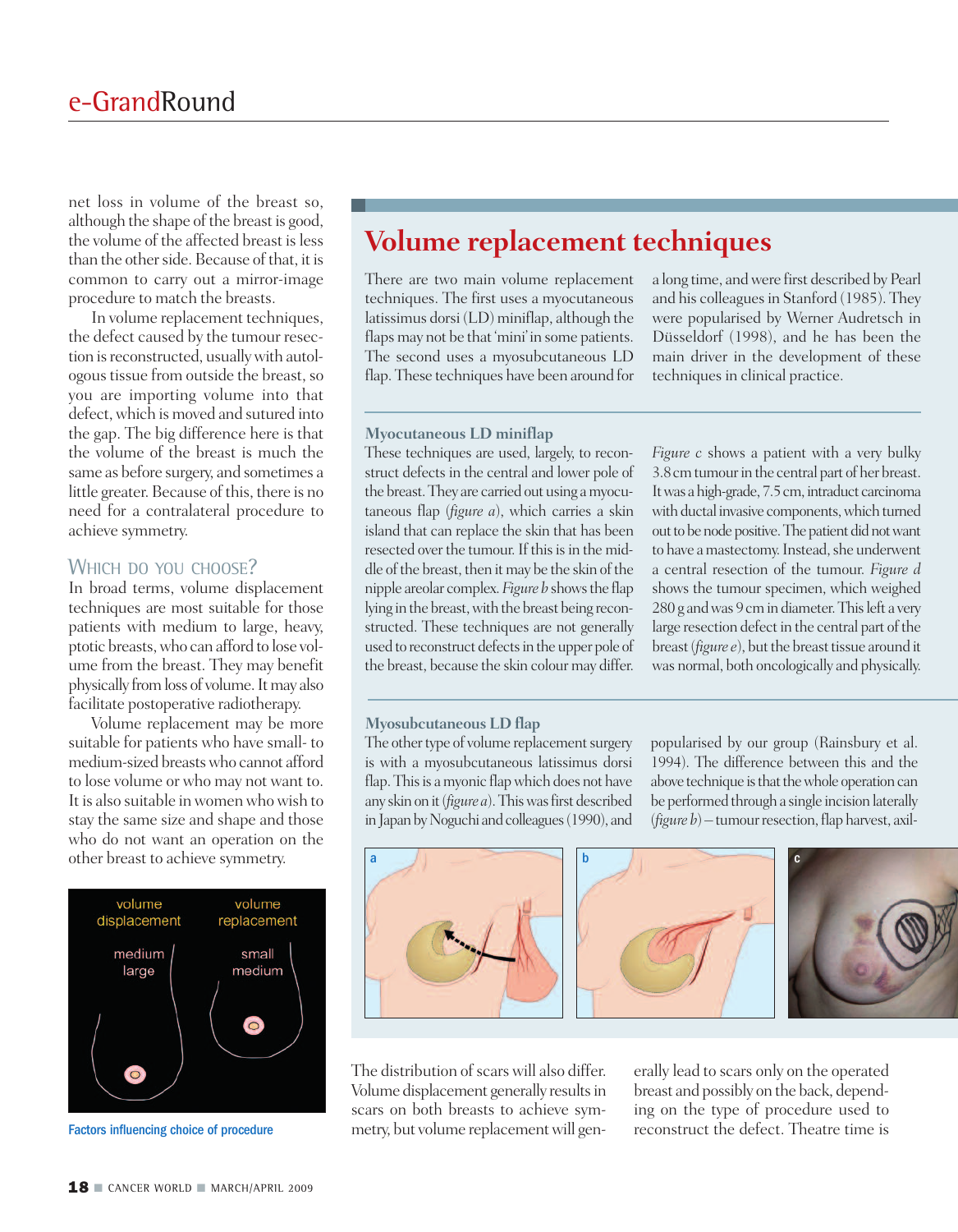

*Figure f* shows a flap being modelled, with a circularskin island being carried on in the flap.In *figure g*, the skin island is being sutured into

place in the central part of the breast, and *figure h* shows the finished reconstruction of the resection defect. This patient had about

50% of her breast removed, but the remaining breast moved normally and felt normal in the periphery of the reconstruction.

lary dissection and reconstruction can be carried out through that single lateral incision.

*Figure c* shows a patient in her early 40s, with a bulky tumour in the upper outer quadrant,whichwas grade 3 and node positive.*Fig-* *ure d* shows the tumour resection, with the tumour weighing over 250 g together with the surrounding tissue, with clear margins and the resection defect behind. In *figure e*, the flap is mobilised through the lateral edge of the incision together with some subfascial fat on the flap's surface. Figure f shows the flap modelled and sutured into the resection defect,while *figure g* shows the patient three weeks after surgery about to start adjuvant chemo- and radiotherapy.



shorter for volume displacement surgery if you have two teams of surgeons who are able to operate simultaneously on each breast,whomay be able to carry out a procedure in less than two hours. Volume replacement is more major surgery, which may require between two and three hours of operating time.

Complications differwith the two techniques. Displacement procedures may be associated with ischaemia of the parenchymal flaps if the bases of the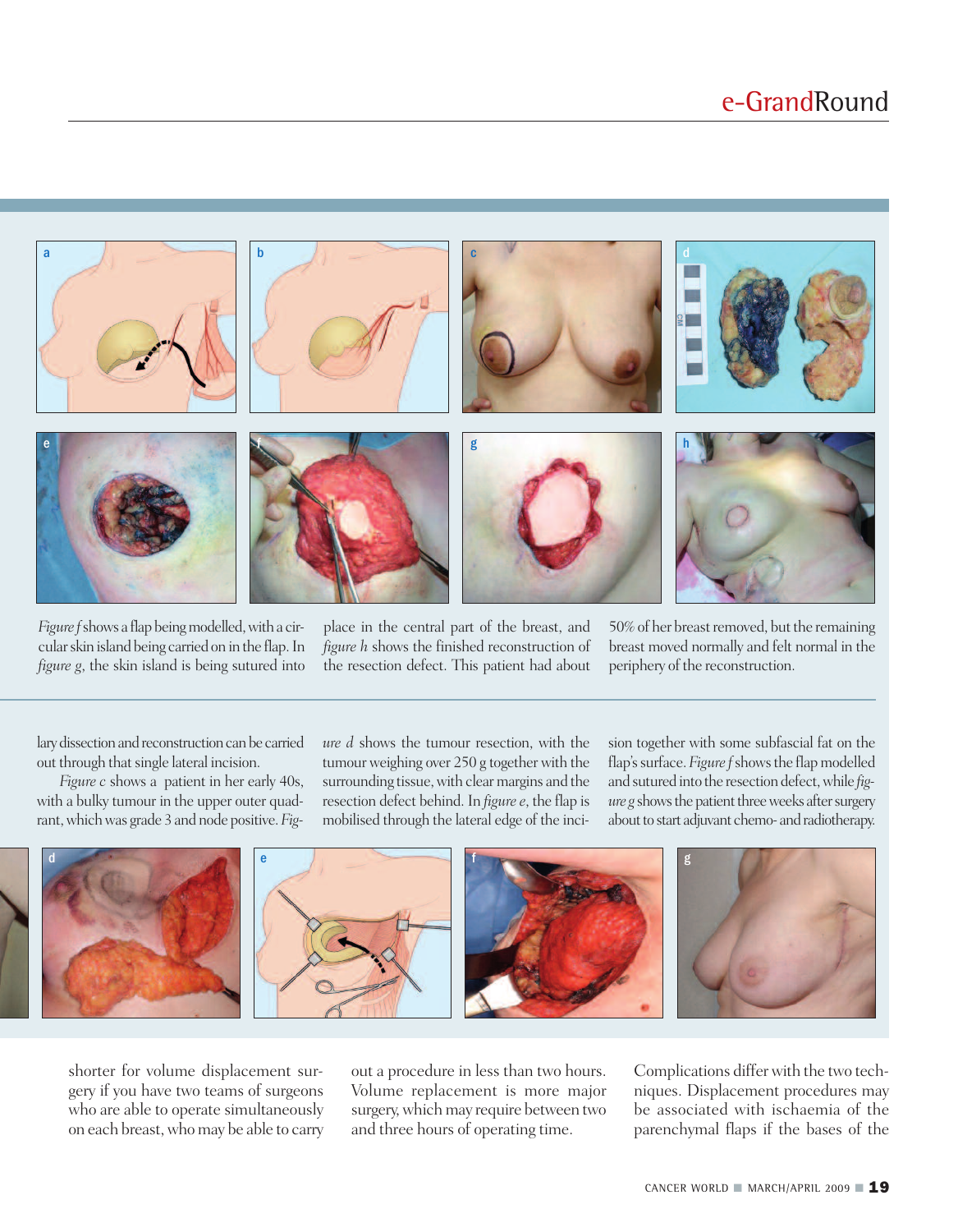**Fiona MacNeill (FM), an oncoplastic breast surgeon working at the Royal Marsden Hospital, London, and senior tutor at the Royal College of Surgeons England, hosted a question and answer session with Dick Rainsbury (DR).**

**FM:** *Oncoplastic surgery is undoubtedly the future for breast surgery. But this is complex surgery, not to be taken upwithout adequate training, otherwise we will have catastrophic problems as have occurred with surgeons performing breast reconstructionwithout adequate training.Would you like to comment on training in oncoplastic surgery?*

**DR:** Oncoplastic surgery puts together two quite different angles of surgery – resection and reconstruction.Traditionally, surgeons have trained as resectionists, as general surgeons, or as gynaecologists with an interest in resection in breast cancer treatment, or they come from a background of reconstructive or plastic surgery. There are lots of different models both in Europe and in other parts of the world.

In the UKwe have developed a new curriculum and training scheme that teaches surgeons with an interest in this field the skills of resection and reconstruction from the beginning, recognising that this healthcare model makes a lot of sense. While the management of the patient may be multidisciplinary in nature, the skills required for the surgery are deployed at the same time.In terms of economy, it helps to cut down the costs and the time. The development of the necessary skills is being accelerated in the UK, as surgeons with an interest in breast surgery have come together with plastic surgeons to learn the skills.

This model is also beginning to develop in other countries, although we have a long way to go yet. In the UK, as patients are becoming familiar with it, they are asking for surgeons who are able to do these procedures at the same time. It is a very exciting field and some-

thing thatwe feelwill be a major development in breast surgery in the future. **FM:** *Some people argue that one surgeon should perform this type of surgery, because only one surgeon can do the same operation on both sides. What are your comments on the practicalities of scheduling?*

**DR:** That is a very relevant issue, and the more you become familiar with these procedures, the more you realise there are time constraints involved. If you are performing volume displacement type of surgery, where you need to do a procedure on the opposite breast to achieve symmetry, you need two teams of surgeons working alongside each other. Otherwise, surgeons providing a breast cancer resection service may find they fall behind and are not going to finish their operating list in time.

This is very important in planning, in teamwork, and in multidisciplinary management.If you have a plastic surgeon, or an oncoplastic surgeon,who can join you to do these procedures, then you will be able to speed up the time in theatre.

**FM:** *This is a very important point, particularly regarding working with a local* plastic surgeon, rather than with breast sur*geons, who may not be trained in the full range of oncoplastic techniques.*

**DR:** These oncoplastic techniques require the skills and knowledge of breast reduction techniques, which can be quite difficult to acquire, and also surgeons need to hybridise the skills of tumour resection, which can have an effect on the pediclesthat are being raised.The surgery can become quite exacting and complex and involves very complex decision making in planning the surgery.

**FM:** *It has been tremendous to see two different professional surgical groups come*

*together in the interests of the patients over the last five to ten years. There is no doubt that this is*



*going to representthe future.There are a few technical questions on the techniques that have been described. For the miniflap, the myosubcutaneous flap,which is performed through a lateral incision without the removal of any skin from the back, do you require anyspecial instruments, because it is presumably quite difficult to harvest the muscle from the curved rib cage?*

**DR:** You do require special instruments and you also require good experience in latissimus dorsi reconstruction, as well as a good assistant, because one of the problems is that you are working round a rigid, convex surface with instruments that are traditionally straight and rigid. It is crucial to have a good position on the table.As for all forms of keyhole surgery, you need to have excellent retraction, good lighting, good cutting equipment, good coagulation equipment and, above all, a good assistant. You must have patience while you are performing the operation, because it is not the easiest surgical procedure to carry out. And you need to be skilled in these techniques if you want to be able to harvest the maximum amount of tissue.

**FM:** *Anothertechnical point isthe issue of margins with a myocutaneous flap procedure.One ofthe criticismsthat has been levelled at this technique relates to how confident surgeons can be that they have clear margins. You have burnt your boats using a very useful flap,which can often be used for other salvage procedures in the future. How do you get round the*  $\blacktriangleright$